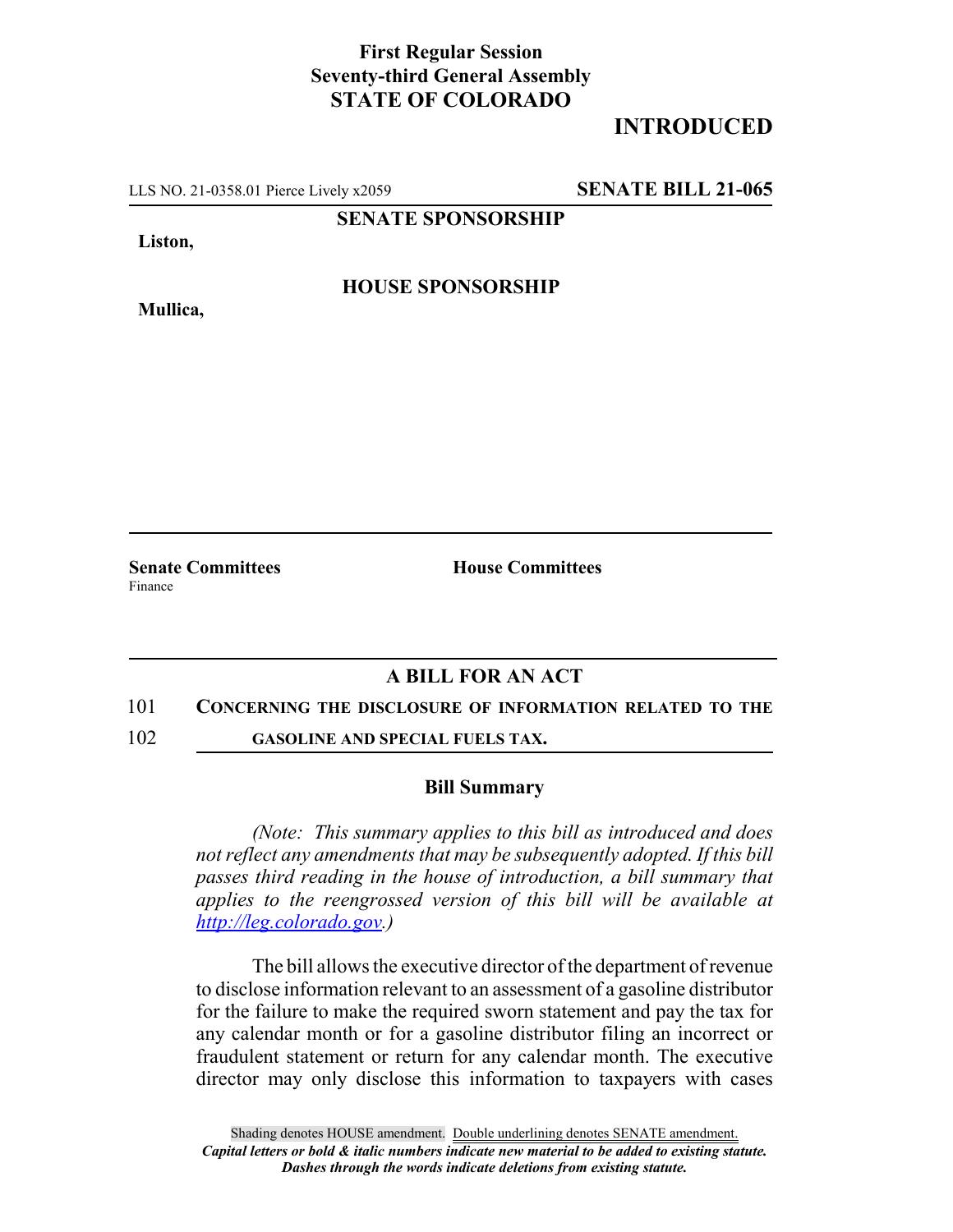involving common or related issues of fact or law. Taxpayers are limited in the use and disclosure of this information.

The bill also requires, upon written request by a local government official, a gasoline distributor to disclose certain records to local government officials related to an alleged violation of the administration of the gasoline and special fuels tax.

 *Be it enacted by the General Assembly of the State of Colorado:* **SECTION 1.** In Colorado Revised Statutes, 39-21-113, **add** (29) as follows: **39-21-113. Reports and returns - rule.** (29) NOTWITHSTANDING THE PROVISIONS OF THIS SECTION, THE EXECUTIVE DIRECTOR MAY PROVIDE SUCH DETAILED INFORMATION PERTINENT TO AN ASSESSMENT MADE PURSUANT TO SECTION 39-27-105 (3), INCLUDING INFORMATION FROM A REPORT FILED PURSUANT TO SECTION 39-27-105 (1), TO TAXPAYERS WITH CASES INVOLVING COMMON OR RELATED ISSUES OF FACT OR LAW. PERSONS WHO RECEIVE TAXPAYER INFORMATION PURSUANT TO 11 THIS SUBSECTION (29) ARE SUBJECT TO THE PROVISIONS OF THIS SECTION, 12 INCLUDING THE LIMITATIONS IN SUBSECTION (4) OF THIS SECTION AND THE PENALTIES IN SUBSECTION (6) OF THIS SECTION REGARDING DISCLOSURE OF TAXPAYER INFORMATION. **SECTION 2.** In Colorado Revised Statutes, 39-27-110, **add** (7)

as follows:

 **39-27-110. Inspection of records.** (7) UPON WRITTEN REQUEST BY A LOCAL GOVERNMENT OFFICIAL CONDUCTING INFORMATION GATHERING OR AN OFFICIAL INVESTIGATION RELATED TO AN ALLEGED 20 VIOLATION OF THIS PART 1, A DISTRIBUTOR SHALL DISCLOSE TO A LOCAL GOVERNMENT OFFICIAL ANY BOOKS, PAPERS, OR RECORDS REQUIRED TO BE MAINTAINED BY THIS SECTION. ANY INFORMATION DISCLOSED